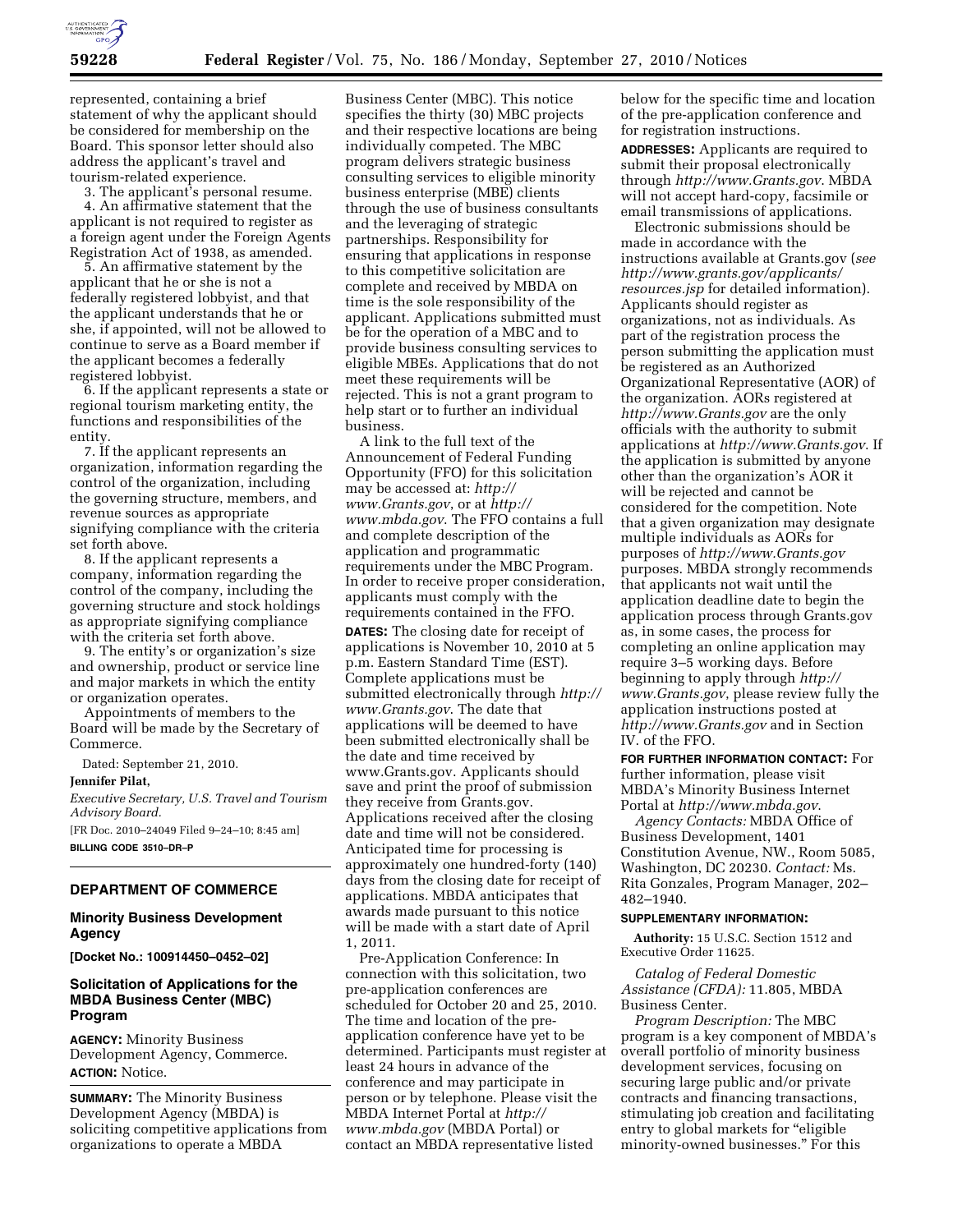purpose, business concerns that are owned or controlled by the following persons or groups of persons are eligible to receive business assistance services under the MBC Program: African Americans, Hispanic Americans, Asian and Pacific Islander Americans, Native Americans (including Alaska Natives, Alaska Native Corporations and Tribal entities), Asian Indian Americans and Hasidic Jewish Americans. *See* 15 CFR 1400.1–.2 and Executive Order 11625.

The primary drivers of the MBDA MBC program are job creation and retention and the award of procurement/contract and financial transactions to MBEs. The MBCs provide services including, but not limited to, the development of a pool of contract and finance opportunities; direct matching of opportunities with qualified/vetted MBEs; execution of relationship management and deal sourcing initiatives (such as but not limited to industry clusters); assisting MBEs in accessing global market opportunities and financing; identification and securing of alternative sources of capital for MBEs; promotion of the advantages of achieving size and scale; educating MBEs on the benefits of strategic growth alternatives (i.e. mergers, acquisitions and/or joint ventures); and provision of service referrals to MBEs of all sizes.

Through the cooperative agreements expected to be awarded under this funding opportunity, MBDA seeks to establish a national network of publicprivate partnerships that will provide services aimed at increasing the probability of significant growth for minority-owned firms. MBC and MBDA staff will work collaboratively to improve access to market and financial opportunities (domestic and global), foster key industry relationships, and leverage business expertise. Operators of MBC projects will work with the Agency and its network of funded

centers to support and enhance the Agency's initiatives, performance, brand, reach, customer service and establishment of strategic partners.

MBC services are targeted towards assisting MBE clients achieve higher levels of growth and competitiveness. Start-up and/or micro firms will be served by the MBC program via strategic partnership referrals or electronic service delivery mechanisms (*e.g.,*  MBDA Business Portal). While the MBC program serves all MBEs, target clients include eligible MBEs with one or both of the following characteristics: (1) Annual revenues of over \$1,000,000 or (2) participant in a high-growth industry (*e.g.,* green technology, clean energy, health care, infrastructure and broadband technology, among others). Promoting the success of MBEs is anticipated to have a significant impact on employment and the tax base in their communities.

The MBC program generally requires project staff to: (1) Directly provide high-level business development services to eligible MBEs; (2) develop and maintain a network of strategic partnerships; (3) provide collaborative consulting services with MBDA, other MBDA funded programs and strategic partners; and (4) provide referral services to clients. The MBCs will assist eligible MBEs in accessing federal and non-federal contracting and financing opportunities (domestically and globally) that result in demonstrable client outcomes and job creation/ retention.

Successful applicants will possess experience in assisting minority-owned firms in obtaining large scale procurements/contracts and financing awards; accessing established supply chains; educating and assisting minority firms in joint ventures, teaming arrangements, mergers and acquisitions; and facilitating entry and large scale transactions in global markets. It is also

anticipated that the mission of successful applicant organizations will align with both the mission of MBDA and the MBC program objectives.

Please refer to the FFO pertaining to this competitive solicitation for a full and complete description of the application and programmatic requirements under the MBC Program.

*Funding Availability:* MBDA anticipates a total of \$8.7 million in FY 2011 funds will be available to fund the financial assistance awards for the MBC projects identified in this FFO. The Agency also anticipates that \$8.7 million will be available in FY 2012 through FY 2015 to support continuation funding for this program. The total award period for awards made under this competitive solicitation is anticipated to be five years and all awards are expected to be made with a start date of April 1, 2011.

FY 2011 funding for this program has not yet been appropriated and the funding periods and funding amounts referenced in this solicitation are subject to the availability of funds, as well as to Department of Commerce and MBDA priorities at the time of award. In no event will the Department of Commerce or MBDA be responsible for proposal preparation costs. Publication of this notice does not obligate the Department of Commerce or MBDA to award any specific cooperative agreement or to obligate all or any part of available funds.

Pursuant to this notice, and as set forth more fully in the corresponding FFO, competitive applications for new awards are being solicited for the thirty (30) MBC projects in the respective locations identified in the below table. The anticipated amount of the financial assistance award for each MBC project is also set forth below, although actual award amounts may vary depending on the availability of funds:

| MBDA National Enterprise Center (NEC or Regional<br>Office) | <b>MBC</b> location<br>(state, city) | Federal<br>funding<br>vears $1-5$ |
|-------------------------------------------------------------|--------------------------------------|-----------------------------------|
| Atlanta NEC                                                 |                                      |                                   |
|                                                             |                                      | \$230,000                         |
|                                                             |                                      | 230,000                           |
|                                                             |                                      | 332,112                           |
|                                                             |                                      | 250,000                           |
|                                                             |                                      | 250,000                           |
|                                                             |                                      | 250,000                           |
|                                                             |                                      | 250,000                           |
| Chicago NEC                                                 |                                      |                                   |
|                                                             |                                      | 590,400                           |
|                                                             |                                      | 225,000                           |
|                                                             |                                      | 290,000                           |
|                                                             |                                      | 225,000                           |
|                                                             |                                      | 225.000                           |
| Dallas NEC                                                  |                                      |                                   |
|                                                             |                                      | 243.359                           |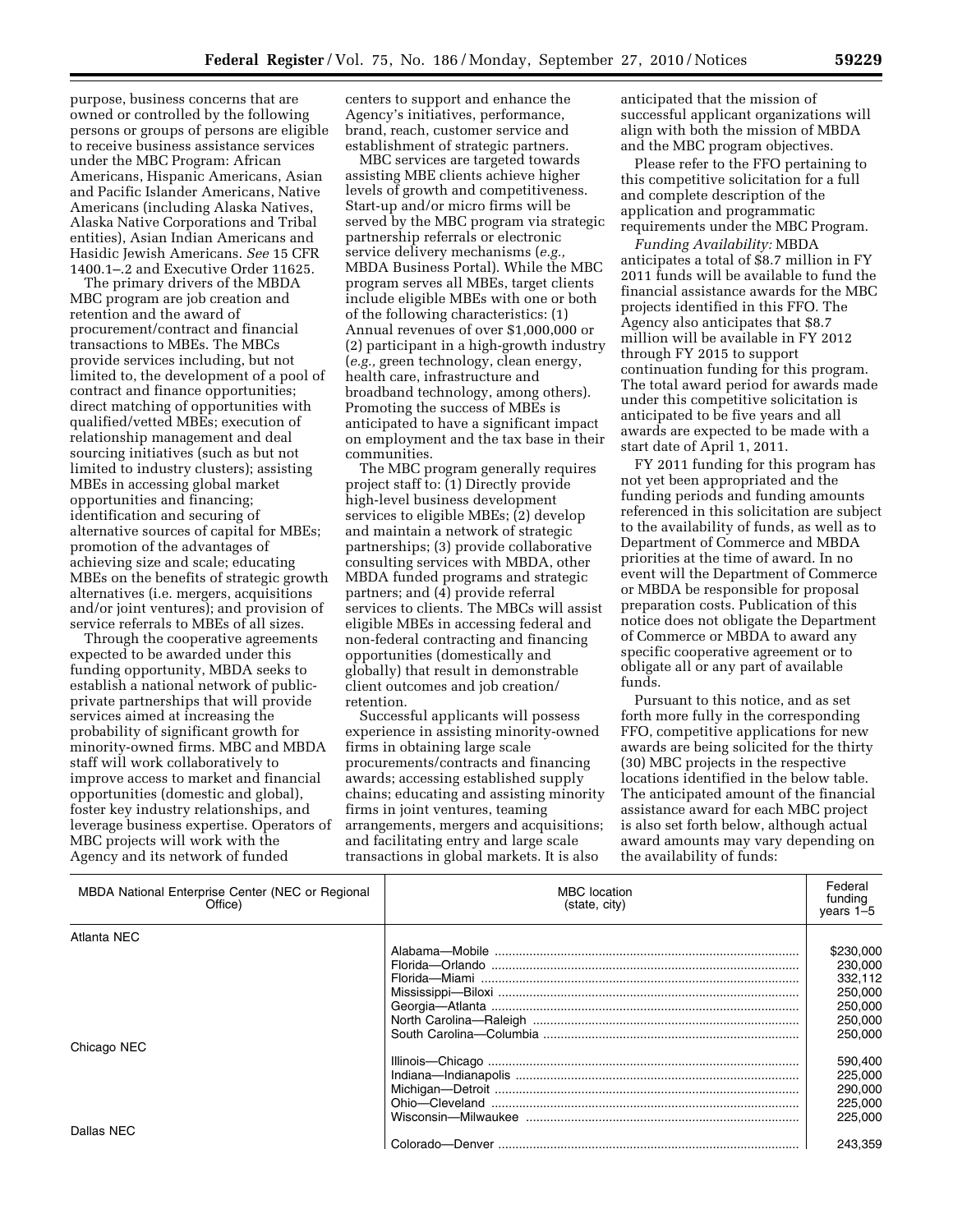| MBDA National Enterprise Center (NEC or Regional<br>Office) | <b>MBC</b> location<br>(state, city) | Federal<br>funding<br>$years 1-5$ |
|-------------------------------------------------------------|--------------------------------------|-----------------------------------|
|                                                             |                                      | 237.957                           |
|                                                             |                                      | 295,238                           |
|                                                             |                                      | 228,378                           |
|                                                             |                                      | 242,490                           |
| New York NEC                                                |                                      |                                   |
|                                                             |                                      | 500.000                           |
|                                                             |                                      | 275,000                           |
|                                                             |                                      | 291,000                           |
|                                                             |                                      | 275,000                           |
|                                                             |                                      | 241,000                           |
|                                                             |                                      | 301,000                           |
| San Francisco NEC                                           |                                      |                                   |
|                                                             |                                      | 290.000                           |
|                                                             |                                      | 355,000                           |
|                                                             |                                      | 365,000                           |
|                                                             |                                      | 365,000                           |
|                                                             |                                      | 295,500                           |
|                                                             |                                      | 270,000                           |
|                                                             |                                      | 270,000                           |
|                                                             |                                      |                                   |

\* Applicants are required to identify the city where the MBC project would be physically located along with a justification for the proposed placement.

The award period for projects funded under the solicitation is anticipated to be five (5) years, with five consecutive annual funding periods. Applicants must submit project plans and budgets for each of the five (5) funding periods under this award (April 1, 2011–March 31, 2012, April 1, 2012–March 31, 2013, April 1, 2013–March 31, 2014, April 1, 2014–March 31, 2015 and April 1, 2015–March 31, 2016). Projects will initially be funded for the first year of the award. A project operator will not compete for funding in years two through five, as long as the center is operating at a ''Commendable'' or ''Outstanding'' performance level at the time during the current program year that MBDA determines its recommendations to the Grants Officer for continuation funding for the next program year. A project that achieves a performance rating of "Good" or lower will not qualify for automatic renewal, but rather will be eligible for negotiation of award terms and conditions for the next funding period at the discretion of MBDA, subject to the approval of the Grants Officer.

In this respect, recommendations for continuation funding are generally evaluated by MBDA based on the midyear performance rating and/or a combination of the mid-year and cumulative third quarter performance ratings for the current program year. In making such continued funding determinations, MBDA and the Department of Commerce will consider all the facts and circumstances of each case, such as, but not limited to, market conditions, most recent performance of

the project and other mitigating circumstances.

*Electronic Access:* Applicants will be able to access, download and submit electronic grant applications for the MBC Program through *[http://](http://www.Grants.gov) [www.Grants.gov](http://www.Grants.gov)*. MBDA strongly recommends that applicants not wait until the application deadline date to begin the application process through Grants.gov as in some cases the process for completing an online application may require additional time (*e.g.,* 3–5 working days). The date that applications will be deemed to have been submitted electronically shall be the date and time received at Grants.gov. Applicants must save and print the proof of submission they receive from Grants.gov. Applications received after the closing date and time will not be considered.

*Program Priorities:* Preference may be given during the selection process to applications that effectively address one or more of the following MBDA program priorities:

(a) Applicants who demonstrate experience in assisting MBEs in obtaining large scale contracts and financing awards and accessing established supply chains;

(b) Applicants who demonstrate a record of facilitating large scale transactions for MBEs in global markets, or facilitating entry into global markets;

(c) Applicants who demonstrate a record of assisting MBEs in joint ventures, teaming arrangements, mergers and acquisitions;

(d) Applicants who demonstrate a track record of successfully partnering and collaborating with third-party entities for the benefit of MBEs;

(e) Applicants who demonstrate experience working with MBEs in highgrowth industries;

(f) Applicants who demonstrate the capacity and willingness to assist MBEs in identifying and accessing federal procurement opportunities, either directly or via partnerships;

(g) Proposals that direct 80% or more of the federal funding for the project towards direct business consulting staff costs (i.e., direct consulting staff salaries and fringe benefits, travel costs and training costs); and

(h) Applicants who propose innovative additions to the MBC program that significantly enhance their opportunity to be successful (*See*  Appendix F of the FFO for samples of possible additions that can be developed, enhanced and proposed by applicants).

*Eligibility Criteria:* For-profit entities (including but not limited to soleproprietorships, partnerships, and corporations), non-profit organizations, state and local government entities, American Indian Tribes, and educational institutions are eligible to operate MBCs.

*Match Requirements:* There is no predefined minimum or maximum amount of required non-federal cost sharing under the MBC program. However, as discussed below, nonfederal cost sharing through the generation of ''program income'' is mandatory. Non-federal cost share is the portion of the total project costs not borne by the Federal Government.

The MBC program is a fee-for-service program and MBC operators are required to generate "program income" through the collection of client fees,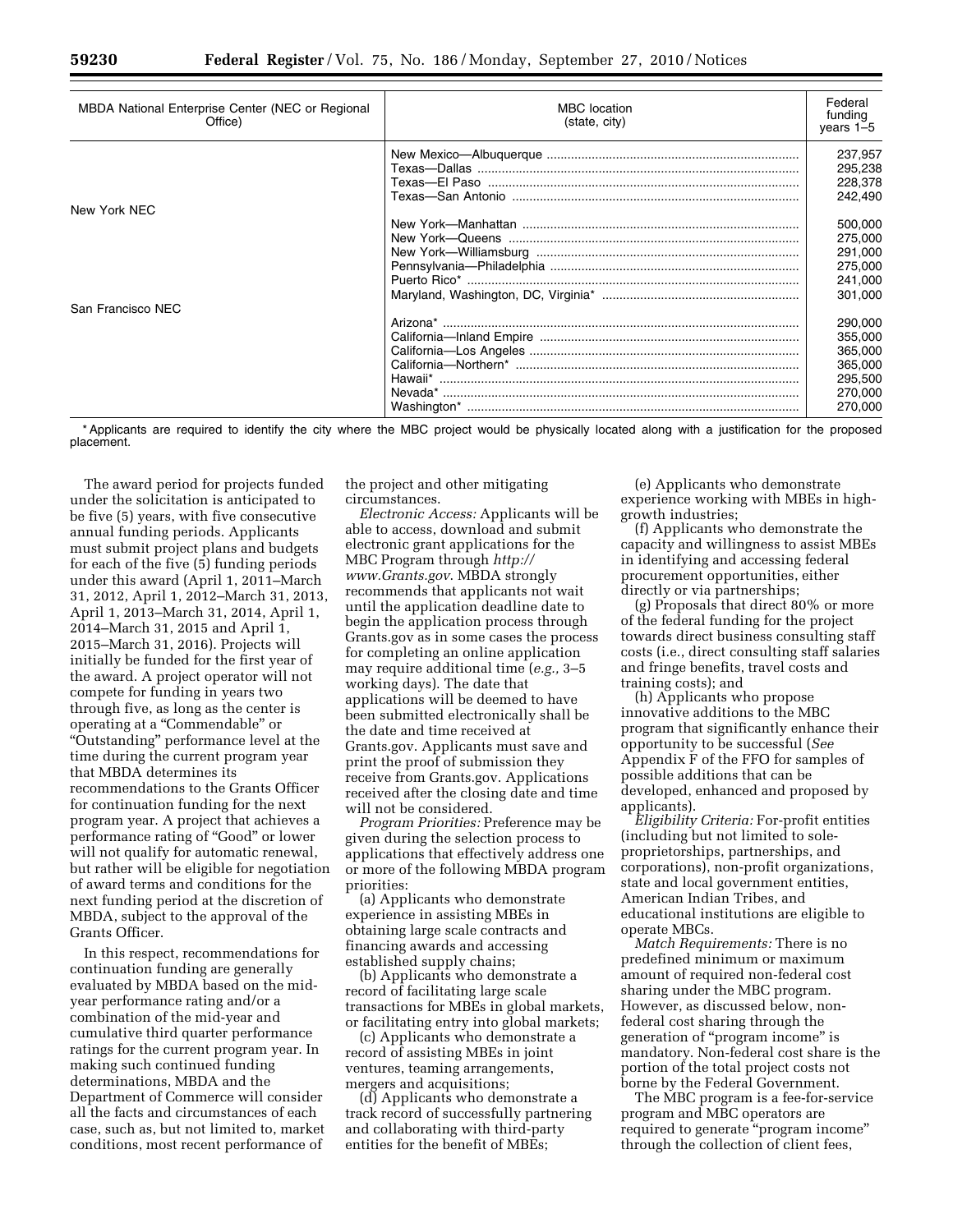membership fees, success fees and/or other fee structures proposed by the applicant. All proposed fee structures must be acceptable to MBDA and approved by the Grants Officer. Program income generated by the MBC project must be applied directly to the award's non-federal cost share and must be used in furtherance of program objectives. See the "Program Income" discussion in Section III.B, Non-Federal Cost Share Requirement, of the FFO as well as the Proposed Budget and Narrative portion of Section IV.B. of the FFO for additional information on this requirement.

Beyond the required generation of program income, applicants may contribute additional non-federal cost share to the award by one or more of the following methods: (1) Applicant cash contributions; (2) applicant in-kind (*i.e.,*  non-cash) contributions; or, (3) thirdparty cash or in-kind contributions (including a state or local grant or other form of support for the project).

*Evaluation Criteria:* Applications will be evaluated and applicants will be selected based on the below evaluation criterion. The maximum total number of points that an applicant may receive is 110, including: (1) 90 points under the Program Narrative component; (2) 10 points under Budget and Budget narrative component; and (3) 10 bonus points under the optional Service Innovation component. The number of points assigned to each evaluation criterion will be determined on a competitive basis by the MBDA review panel based on the quality of the application with respect to each evaluation criterion.

*Program Narrative:* 

1. Applicant Capability (30 points total).

• Organizational Background and Knowledge of Community (5 points maximum): Applicant's organizational background, emphasizing knowledge of the minority business sector and strategies for enhancing its growth and expansion. Consideration will be given as to whether the applicant has a physical presence in the applicable location and past experience providing related services.

• Mission Alignment (5 points maximum): The extent to which the mission of the applicant organization aligns with the mission of MBDA and the objectives of the MBC program.

• Access to Markets (5 points maximum): Applicant's knowledge of and experience in public and private sector contracting opportunities for MBEs, as well as demonstrated experience in assisting clients into supply chains. The applicant's

professional working relationships and networks with potential sources of contracts for MBEs will also be considered. Additionally, the applicant's experience with facilitating large procurement/contract deals on behalf of MBEs, conducting business matchmaking forums, and assisting MBEs with the establishment of joint ventures and teaming arrangements will be considered.

• Access to Capital (5 points maximum): Applicant experience in successfully preparing and matching MBEs with traditional sources of capital, alternative sources of financing (*i.e.,* equity and venture capital), loan and bonding packages, and mergers and acquisitions. The applicant's professional working relationships and networks with financial institutions (corporate, banking and investment communities) will also be considered.

• Business Consulting to Clients (5 points maximum): The applicant's experience with and strategies for enhancing minority business growth and delivery of business consulting services and related successful client outcomes.

• Key Staff (5 points maximum): Qualifications and experience of proposed key staff, including but not limited to the Project Director and business consultants. The Applicant's plan for recruiting staff will also be considered.

2. Resources (30 points total).

• Partners (10 points maximum): The applicant's plan for establishing and maintaining a network of strategic partners and the extent to which each partner will support the MBC in implementing the program and meeting program performance goals will be a consideration. Whether the partnerships will be leveraged towards assisting clients with securing contracts, securing financing, job creation, penetrating global markets, achieving size and scale, or providing referrals for services will also be considered. Additionally, how the applicant will interact and coordinate with its strategic partners towards effecting successful client outcomes will be considered.

• Resources (10 points maximum): Resources that will be used in implementing the program in each of the five program years will be considered. Resources include, but are not limited to, existing prior and/or current data lists that will serve in fostering immediate success for the MBC.

• Location/Equipment (10 points) maximum): The applicant's strategic rationale for the proposed MBC office (the center location must be close to

private and public sector resources and potential clients, and be professional in appearance). The applicant's plan for satisfying the MBC information technology requirements, including computer hardware, software requirements, creation and support of an MBC website and network map (*see*  Appendix C, Information Technology and Computer Requirements, of the FFO) will also be considered.

3. Techniques and Methodologies (30 points total)

• Performance Measures (10 points maximum): For each of the five (5) funding periods, the applicant's techniques and methodology to be used in implementing the program will be considered, including the quarterly breakdown of the performance goals. Additionally, the applicant's recognition of and strategy for addressing existing market conditions in achieving its proposed performance goals will also be considered. Additionally, how the applicant proposes to establish a system that corresponds to, or may compliment, MBDA's tracking and validation of contracts and financings will be considered. (S*ee* Suggested Performance Goals for each MBC location are listed in Appendix B, Suggested Performance Goals by Center Location, of the FFO.) Please note that deviations, either above or below, from the Suggested Performance Goals require justification.

• Start-up Phase (10 points maximum): The applicant's strategic plan for commencement of the MBC operations within the initial 60-day period (the MBC shall have sixty (60) days to become fully operational after an award is made—*see* Section I.A.4., Operational and Performance Requirements, of the FFO) will be considered. Please note that the applicant must submit a schedule with significant implementation milestones, such as the hiring of key staff and the opening of the MBC facility.

• Work Requirements Execution Plan (10 points maximum): The applicant's description for how staff time will be used effectively and efficiently to achieve the work requirements of the overall program including the start-up phase will be considered. Please note that the applicant must include a specific five-year plan-of-action detailing how the MBC work requirements will be met for each of the five (5) funding periods. (*See* ''Program Details and Work Requirements'' in Section I.A.4 of the FFO.) A staff allocation chart for each of the five (5) years must also be included as part of the work requirements execution plan.

*Budget and Budget Narrative:*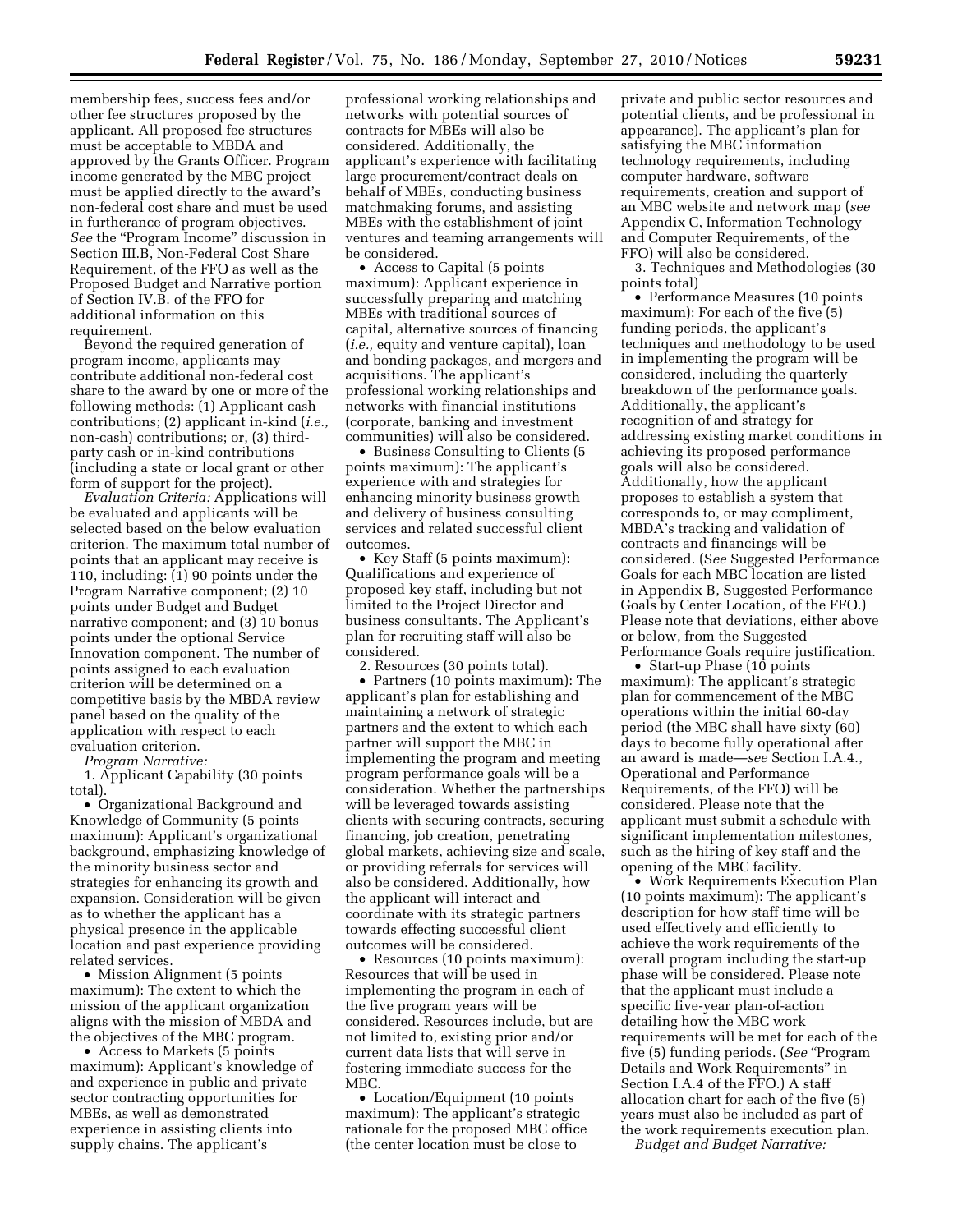1. Reasonableness, Allowability and Allocability of Proposed Program Costs (5 points maximum).

All of the proposed program costs expenditures should be broken down into their individual units and discussed. The budget narrative must match the proposed line item budget. Fringe benefits and other percentage item calculations should match the proposed budget line-item and narrative. Line item amounts in the detailed budget and budget narrative must match the budget numbers reflected in Standard Form (SF) 424 (one for all five years) and 424A (one for each of the five years).

All costs included in the proposed budget must be allowable, allocable and reasonable. Each item of cost *must* be accompanied by a sufficiently detailed description and cost breakdown to enable reviewers to make a determination regarding its allowability, allocability and reasonableness. One word descriptions and lump sum amounts *are not adequate* for justifying costs. Each budget item should be broken out and described fully so that there is no ambiguity as to its relevance to MBC program objectives and its reasonableness. The following Office of Management and Budget (OMB) Circulars and Federal Acquisition Regulations (depending on the type of recipient) will be used to determine allowable costs, and will apply to the entire amount of the MBC award, including both the federal and nonfederal program costs:

• 2 CFR part 220 (OMB Circular A– 21, "Cost Principles for Educational Organizations'');

• 2 CFR part 225 (OMB Circular A– 87, ''Cost Principles for State, Local and Indian Tribal Governments'');

• 2 CFR part 230 (OMB Circular A– 122, "Cost Principles for Nonprofit Organizations''); and

• 48 CFR part 31 for commercial organizations and for those organizations listed in Appendix C to 2 CFR part 230.

2. Performance-Based Budgeting (5 points maximum).

The extent to which the line-item budget and budget narrative relate to the accomplishment of the MBC work requirements and performance measures (i.e., performance-based budgeting) will be considered. The budget will be compared to the program narrative to determine whether the budget is realistic from a programmatic perspective and whether costs are necessary to complete the work requirements. Costs included in the budget that are determined to be unrealistic will be considered as an

indication of an applicant's lack of understanding of the requirements of the MBC program and/or the methods that must be utilized to deliver services. Program Income (i.e., client fees, membership fees, success fees, and/or other acceptable fee structures proposed) must be adequately addressed and properly documented, including but not limited to how the proceeds will be billed, collected, waived and used by the applicant in furthering the program objectives.

# *Service Innovation (Optional)—Bonus Points (10 points maximum):*

Bonus points may be awarded to an applicant proposing innovative MBE services that enhance the required MBC program scope. This component is optional and any service(s) proposed under the ''Service Innovation'' is in addition to the core MBC services (*see*  ''Program Details and Work Requirements'' in Section I.A.4, of the FFO). Proposed innovations cannot be used as a substitute or otherwise in lieu of the defined MBC program and service requirements.

An applicant proposing a ''Service Innovation'' must fully describe the aspects of any innovative addition(s) to the work requirements that the applicant will implement. Some examples have been provided in Appendix F—Sample Innovation Concepts, of the FFO. Applicants are not required to utilize these examples. MBDA encourages any innovative solutions; however, proposed ideas (including the stated examples) must be fully developed and articulated, including their processes and anticipated results.

#### **Review and Selection Process**

#### *1. Initial Screening*

Prior to the formal paneling process, each application will receive an initial screening to ensure that all required forms, signatures and documentation are present. An application will be considered non-responsive and will not be evaluated by the review panel if it is received after the closing date for receipt of applications, the applicant authorized organizational representative (AOR) fails to submit Standard Form 424 by the application closing date, or the application does not provide for the operation of a MBC. Note, AOR substitutions require approximately ten (10) working days to be processed by [www.Grants.gov](http://www.Grants.gov). Other application deficiencies will be accounted for during panel review and may result in point deductions.

## *2. MBDA Merit Review Panel*

Each responsive application will receive an independent, merit review by a panel qualified to evaluate the applications submitted. The review panel will consist of at least three (3) individuals, all of whom are full-time federal employees and at least one of whom will be an MBDA employee, who will review the applications for a specified project based on the published evaluation criterion. Each reviewer shall evaluate and provide a score for each proposal. Each project review panel (through the panel Chairperson) shall provide the MBDA Selecting Official with a ranking of the applications based on the average of the reviewers' scores.

#### *3. MBDA Regional Director Review*

The MBDA Regional Director will review panel recommendations and submitted applications for MBC projects located within the geographical area served by his/her National Enterprise Center (NEC) (sometimes referred to as an MBDA Regional Office). Responsibility for the NEC review will reside with the Regional Director.

The applicable MBDA Regional Director will review the panel recommendation and submitted applications and provide a written memorandum to the MBDA Selecting Official either indicating his/her concurrence with the recommendation of the panel or making an alternate recommendation for selection out of rank order. Any recommendation by the Regional Director for selection out of rank order must be justified based on one or more of the MBDA Program Priorities outlined in the FFO.

The panel recommendation, together with Regional Director's recommendation, will be provided to the MBDA Selecting Official for consideration in making the final award recommendation to the Grants Officer.

## *4. Final Selection and Recommendation for Funding*

The MBDA National Director is the Selecting Official and makes the final recommendation to the Grants Officer regarding the funding of applications under this competitive solicitation. MBDA expects to recommend funding of the highest ranked applicant for each of the MBC projects being competed (only one award will be made for each project), as evaluated and recommended by the review panel and taking into account results of the respective MBDA Regional Director's review. However, the MBDA National Director may decide not to select any of the recommended applications, or may select an applicant